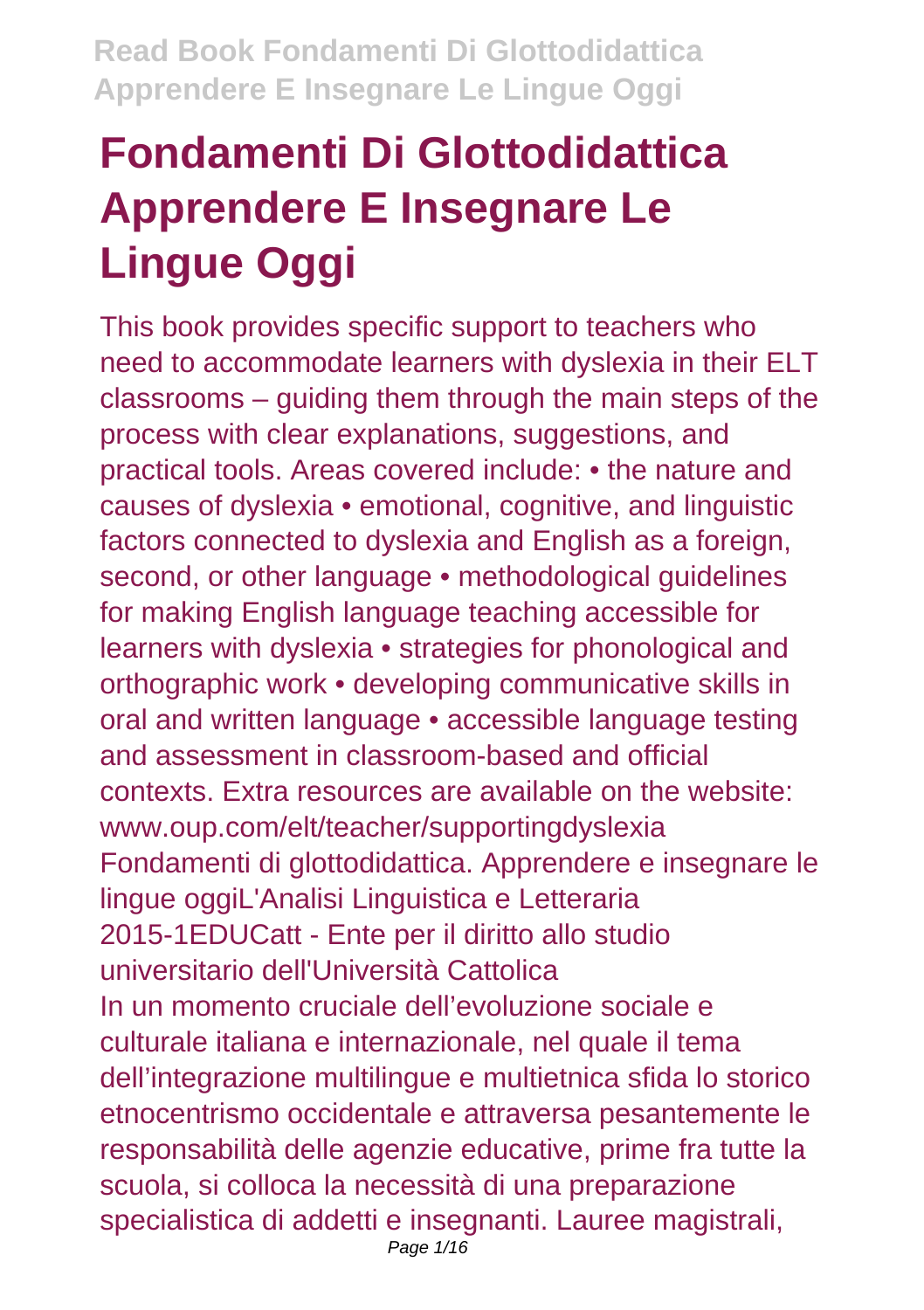specializzazioni, master in glottodidattica e discipline affini, conseguiti nelle università italiane e nei centri di ricerca accreditati, sollecitano manuali specifici che propongano insieme la dimensione scientifica e la prospettiva applicativa

dell'insegnamento/apprendimento di lingue e culture, materne, seconde e straniere. Glottodidattica: dalle scienze del linguaggio all'educazione plurilingue si pone in questa prospettiva e ripropone una visione costitutiva della glottodidattica, nella quale la visione linguistica dei problemi non oscura la dimensione psico- e sociopedagogica degli stessi. In tal senso, la via indicata nel volume rispecchia, anche attualmente, il retroterra scientifico delle discipline interessate allo specifico glottodidattico e propone una traduzione metodologica frutto di sperimentazioni condotte da chi scrive in un arco ventennale di progetti. La trattazione di nozioni complesse quali i processi educativi di autorealizzazione, culturizzazione e socializzazione attraverso il linguaggio, sono sostenute da una trattazione essenziale delle principali scienze del linguaggio, dalla linguistica del testo, alla sociolinguistica, dalla pragmalinguitica, alla psicolinguistica, presentate nelle loro implicazioni didattiche. Metodi e tecniche glottodidattiche sono richiamati e proiettati nella prospettiva di pianificazione dell'educazione plurilingue. Programmazione glottodidattica, mete e obiettivi educativi e didattici, unità didattiche disciplinari e interdisciplinari, sono trattati ed esemplificati nella prospettiva di un'integrazione plurilingue e pluriculturale, destinata agli addetti e alle istituzioni scolastiche.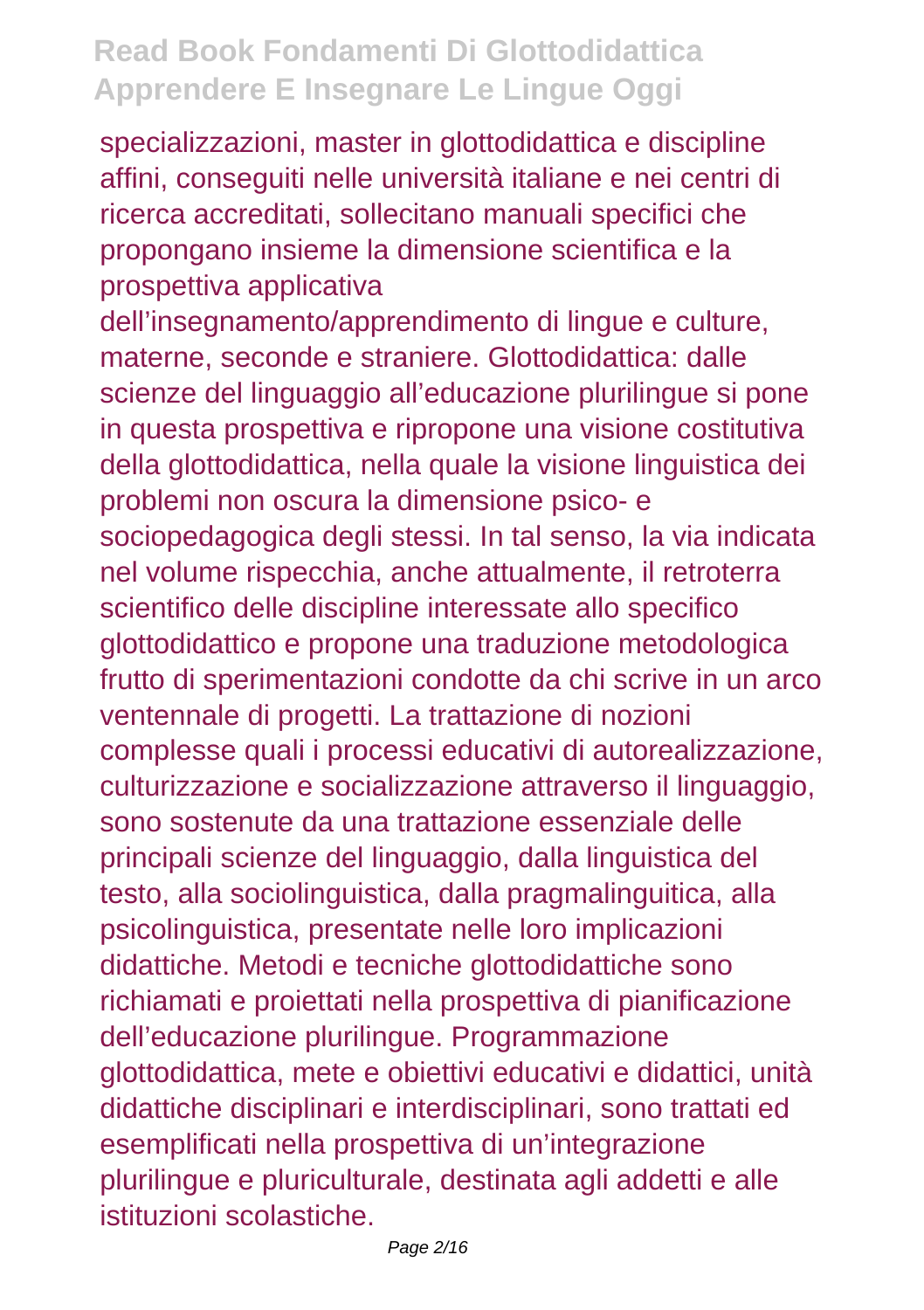How to Analyse Texts is the essential introductory textbook and toolkit for language analysis. This book shows the reader how to undertake detailed, languagefocussed, contextually sensitive analyses of a wide range of texts – spoken, written and multimodal. The book constitutes a flexible resource which can be used in different ways across a range of courses and at different levels. This textbook includes: three parts covering research and study skills, language structure and use, and how texts operate in sociocultural contexts a wide range of international real-life texts, including items from South China Morning Post, art'otel Berlin and Metro Sweden, which cover digital and print media, advertising, recipes and much more objectives and skill review for each section, activities, commentaries, suggestions for independent assignments, and an analysis checklist for students to follow a combined glossary and index and a comprehensive further reading section a companion website at www.routledge.com/cw/goddard with further links and exercises for students. Written by two experienced teachers of English Language, How to Analyse Texts is key reading for all students of English language and linguistics.

This volume presents a collection of research papers investigating how to foster the learning and teaching of pragmatic phenomena, as well as how to administer tests that assess pragmatic competence in second/foreign language education with regards to several target languages. The topics investigated include: speech acts; computer-mediated communication; conversation analysis; pragmatic,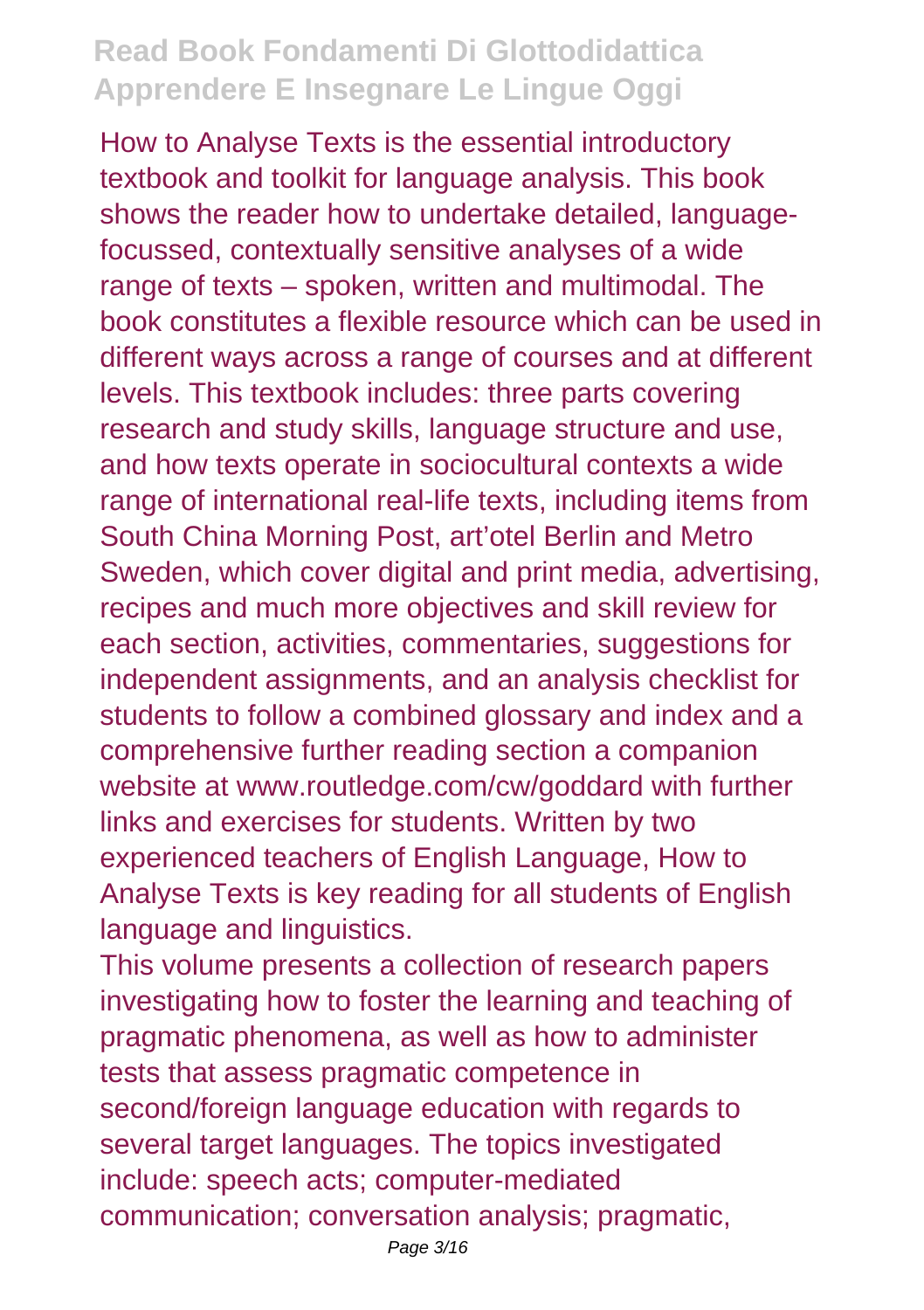intercultural, and emotional competence; native and nonnative performance; data collection and instructional methods; needs analysis; and syllabus design and materials development. The contributions will be of particular interest to linguists, language learners and teachers, teacher trainers, and communication experts. Featuring remarkable people communicating passionately and persuasively, TED Talks provide the ELT classroom with inspiring ideas and an unparalleled source of authentic language input.

Mastering the language of schooling is essential for learners to develop the skills necessary for school success and for critical thinking. It is fundamental for participation in democratic societies, and for social inclusion and cohesion. This handbook is a policy and working document which promotes convergence and coherence between the linguistic dimensions of various school subjects. It proposes measures to make explicit – in curricula, pedagogic material and teacher training – the specific linguistic norms and competences which learners must master in each school subject. It also presents the learning modalities that should allow all learners, and in particular the most vulnerable among them, to benefit from diversified language-learning situations in order to develop their cognitive and linguistic capacities.

This book provides an overview of topics related to the language learning processes of learners with special needs including students with learning disabilities as well as Deaf language learners and methods of teaching foreign languages to them. The chapters written by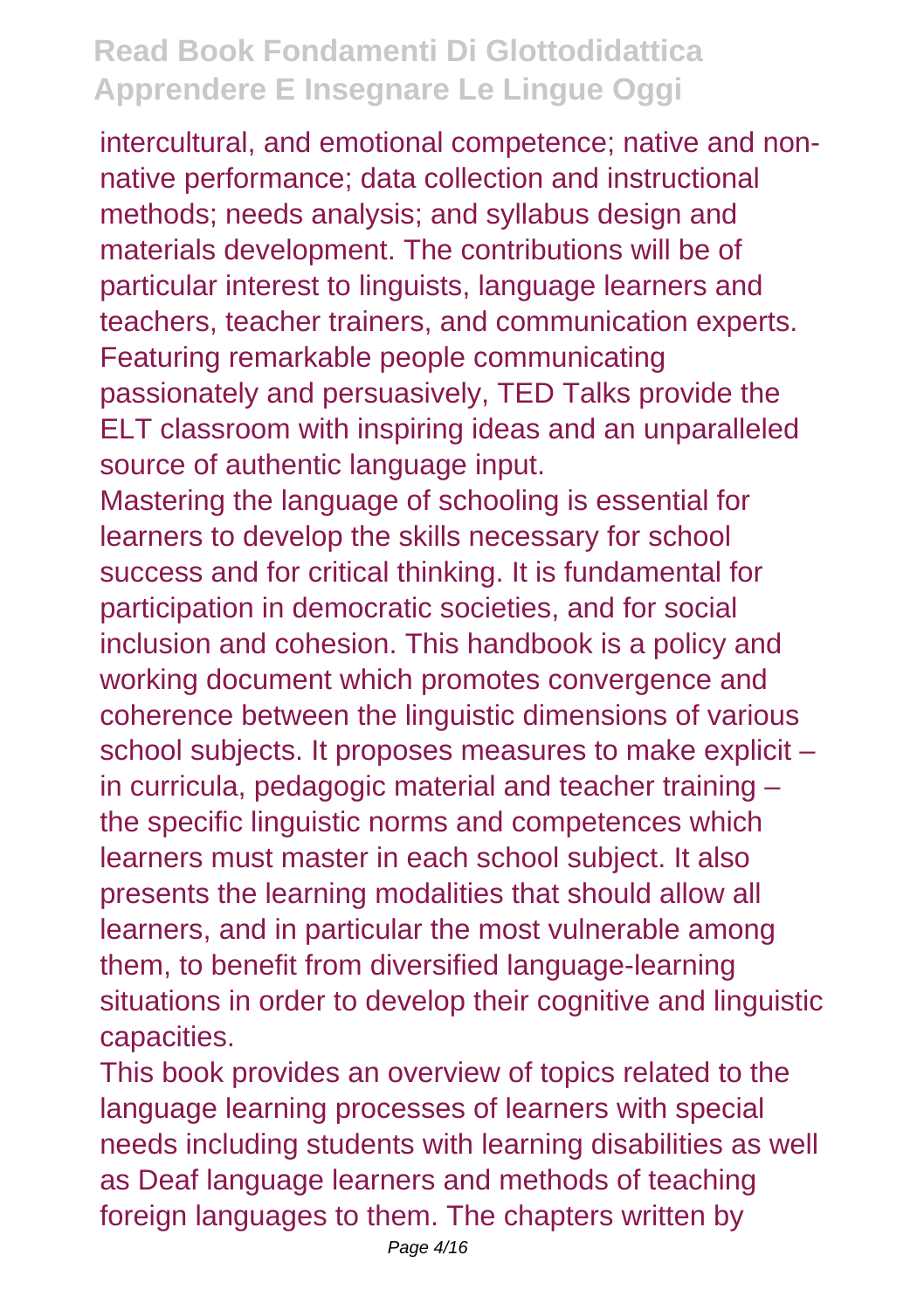authors in a wide variety of educational settings discuss individual learner characteristics and profiles, diagnosis and assessment issues and instructional programs. 'Speakout' is a 6-level general English course for adults developed in association with the BBC; bridging the gap between the classroom and the real world helping students express themselves in English.

The theme of the conference this year was Critical CALL, drawing inspiration from the work carried out in the broader field of Critical Applied Linguistics. The term 'critical' has many possible interpretations, and as Pennycook (2001) outlines, has many concerns. It was from these that we decided on the conference theme, in particular the notion that we should question the assumptions that lie at the basis of our praxis, ideas that have become 'naturalized' and are not called into question. Over 200 presentations were delivered in 68 different sessions, both in English and Italian, on topics related specifically to the theme and also more general CALL topics. 94 of these were submitted as extended papers and appear in this volume of proceedings. The European Portfolio for Student Teachers of Languages is a tool for reflection and self-assessment of the didactic knowledge and skills necessary to teach languages. It builds on insights from the Common European Framework of Reference and the European Language Portfolio as well as the European Profile for Language Teacher Education. Four years after its initial publication it has been translated into twelve European and Asian languages.To meet widespread demand this ECML publication provides materials which support its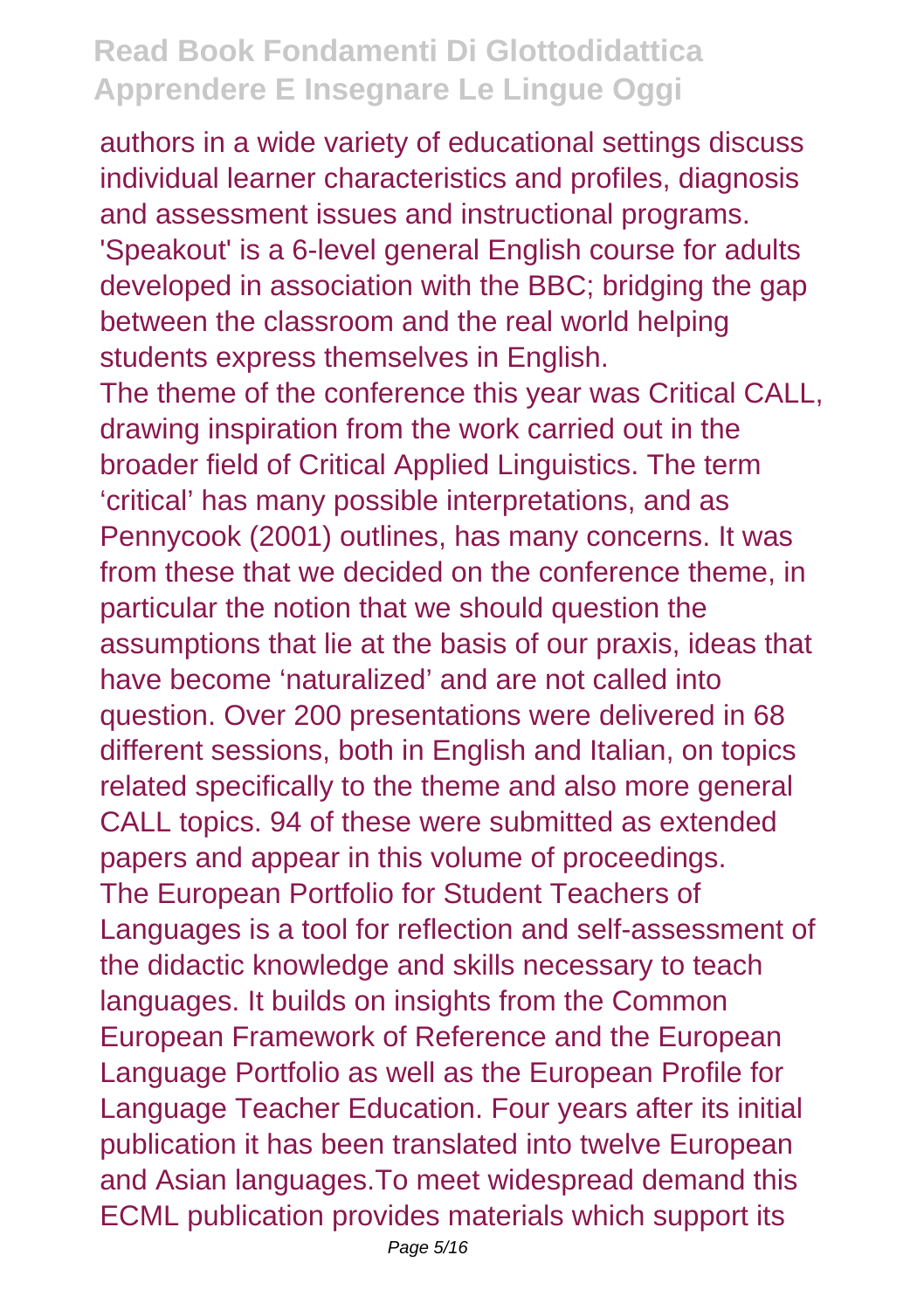implementation in teacher education. The book entitled Using the European Portfolio for Student Teachers of Languages presents examples, discussions and research findings of how the EPOSTL is used in initial teacher education courses, in bi-lateral teacher education programs and in teaching practice. The accompanying folder and flyer feature, amongst other things, guidelines for strategic measures for introducing the EPOSTL in a particular institution.

Il volume offre una panoramica meditata di buone prassi dell'insegnamento della lingua Latina e della lettura di testi letterari per studenti liceali con Dsa. In maniera narrativa, con esemplificazioni concrete, il testo propone innovatrici piste di lavoro, alla luce sia delle più aggiornate risultanze della ricerca scientifica sia delle più accreditate sperimentazioni didattiche attive sul tema. La miscellanea si completa anche di un contributo di due esperte in psicopedagogia che inquadrano l'argomento nel più ampio problema delle disabilità in una scuola davvero inclusiva. MARCO RICUCCI, La cultura de? f?or?: lo "sbocc?are" degl? student? con DSA nell'apprend?mento della l?ngua lat?na, pp. 1-9 DANIELA VENTURINI, Essere referente per allievi con DSA e insegnare latino al liceo classico vuol dire essere sempre in autoaggiornamento, pp. 10-25 ROSSELLA IOVINO, "Flipped perspective". I DSA come risorsa e non come uno ostacolo per la didattica del latino, pp. 26-43 ELISA VERONESI, L'insegnamento del testo latino d'autore ad allievi con DSA, pp. 44-56 GAIA IMBROGNO, Latino e DSA: l'importanza dello stile cognitivo, pp. 57-74 VALERIA FRANCO, L'inclusività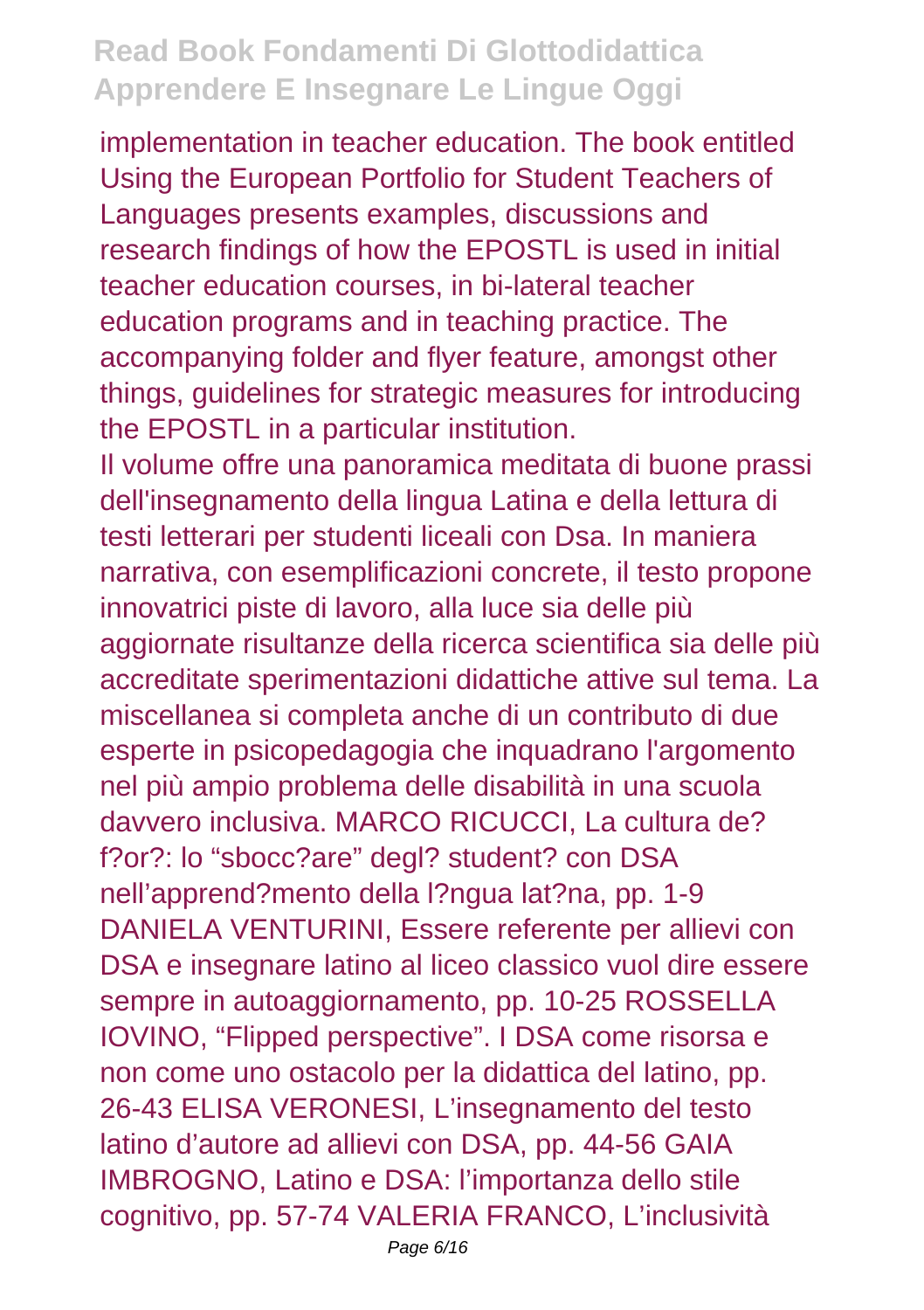del latino senza etichette. Un laboratorio di stimolo cognitivo e di approccio visivo-esperienziale, pp. 75-92 ALESSANDRO IANNELLA, Comprendere il valore di una progettazione digitale inclusiva, pp. 93-105 ELEONORA DANIELLI, ILARIA PERRUCCI, DSA e apprendimento delle lingue straniere: quali sfide possibili? Un contributo psicopedagogico a uso dei docenti, pp. 106-128 ELENA SCARPANTI, Appendice dei concetti notevoli di psicologia cognitiva, pp. 129-138 MARIA DI PUORTO, Insegnare con il gioco e imparare con la curiosità nell'apprendimento: strumenti in classe per un ambiente inclusivo, pp. 139-147 CLIL (Content and Language Integrated Learning) has emerged since the millennium as a major trend in education. Written by Do Coyle, Philip Hood and David Marsh and drawing on their experience of CLIL in secondary schools, primary schools and English language schools across Europe, this book gives a comprehensive overview of CLIL. It summarises the theory which underpins the teaching of a content subject through another language and discusses its practical application, outlining the key directions for the development of research and practice. This book acknowledges the uncertainty many teachers feel about CLIL, because of the requirement for both language and subject knowledge, while providing theoretical and practical routes towards successful practice for all. Ernesto Macaro brings together a wealth of research on the rapidly expanding phenomenon of English Medium Instruction. Against a backdrop of theory, policy documents, and examples of practice, he weaves together research in both secondary and tertiary education, with a particular focus

on the key stakeholders involved in EMI: the teachers and the students. Whilst acknowledging that the momentum of EMI is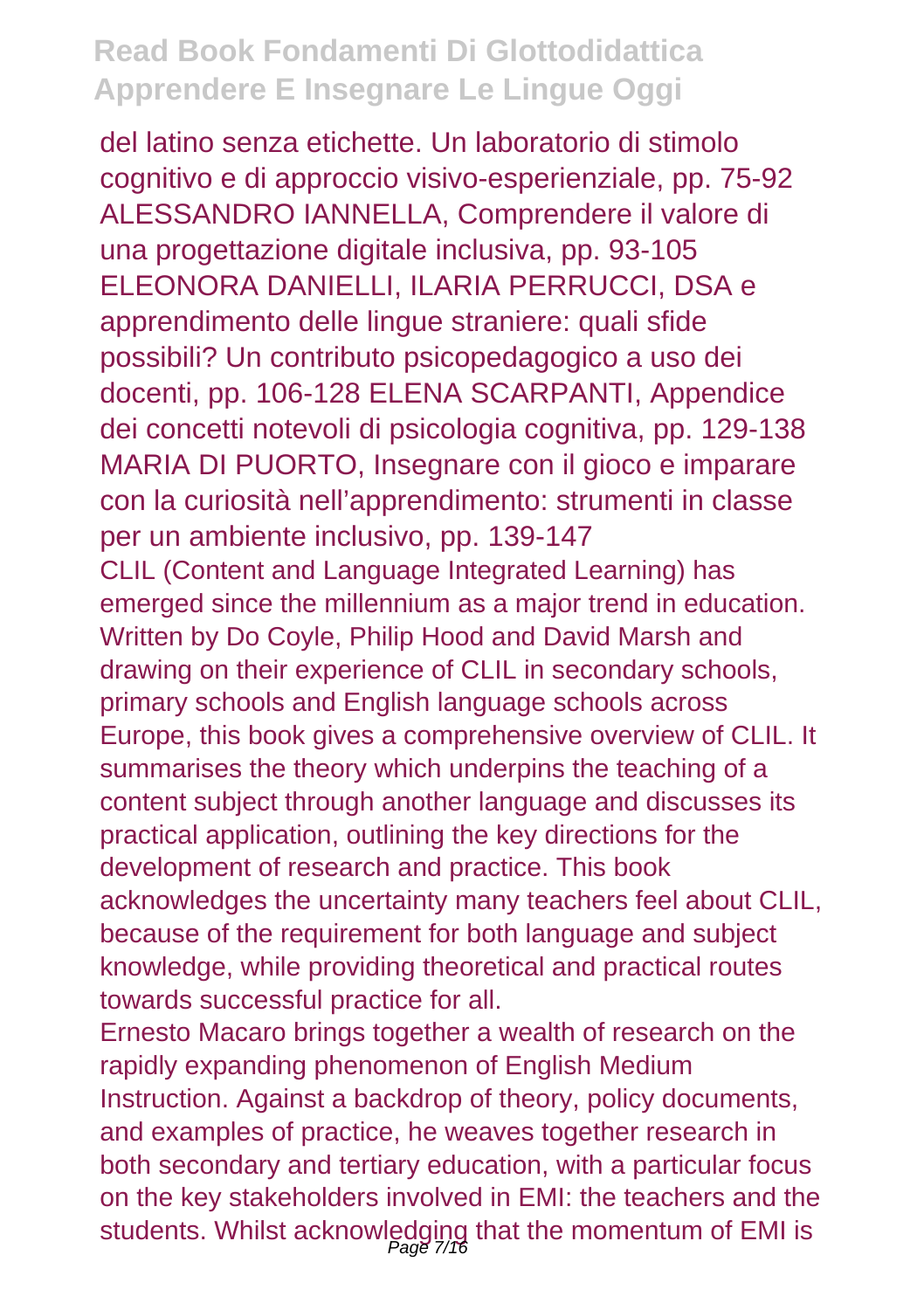unlikely to be diminished, and identifying its potential benefits, the author raises questions about the ways it has been introduced and developed, and explores how we can arrive at a true cost–benefit analysis of its future impact. "This state-ofthe-art monograph presents a wide-ranging, multiperspectival yet coherent overview of research, policy, and practice of English Medium Instruction around the globe. It gives a thorough, in-depth, and thought-provoking treatment of an educational phenomenon that is spreading on an unprecedented scale." Guangwei Hu, National Institute of Education, Singapore Additional online resources are available at www.oup.com/elt/teacher/emi Ernesto Macaro is Professor of Applied Linguistics at the University of Oxford and is the founding Director of the Centre for Research and Development on English Medium Instruction at the university. Oxford Applied Linguistics Series Advisers: Anne Burns and Diane Larsen-Freeman

Individuelle und gesellschaftliche Mehrsprachigkeit steht in den letzten Jahren angesichts der Lebensbedingungen in mehrkulturellen Gesellschaften sowie der anhaltenden Migrationsbewegungen vermehrt im Fokus von Forschung, Lehre und Bildungspolitik. Die Beiträge dieses Bandes setzen sich aus wissenschaftlicher und didaktischer Perspektive mit Aspekten von Mehrsprachigkeit auseinander und beachten dabei in besonderem Maße die Ausbildungssituation an italienischen und deutschen Schulen und Hochschulen. Alla luce delle condizioni di vita nelle società pluriculturali nonché dei costanti movimenti migratori, il plurilinguismo individuale e sociale si trova sempre più spesso al centro di dibattiti legati al mondo della ricerca, della didattica e delle politiche formative. I contributi contenuti in questo volume si occupano di aspetti del plurilinguismo da un punto di vista scientifico e didattico, considerando in modo particolare la situazione formativa nelle scuole e università italiane e tedesche.<br>Page 8/16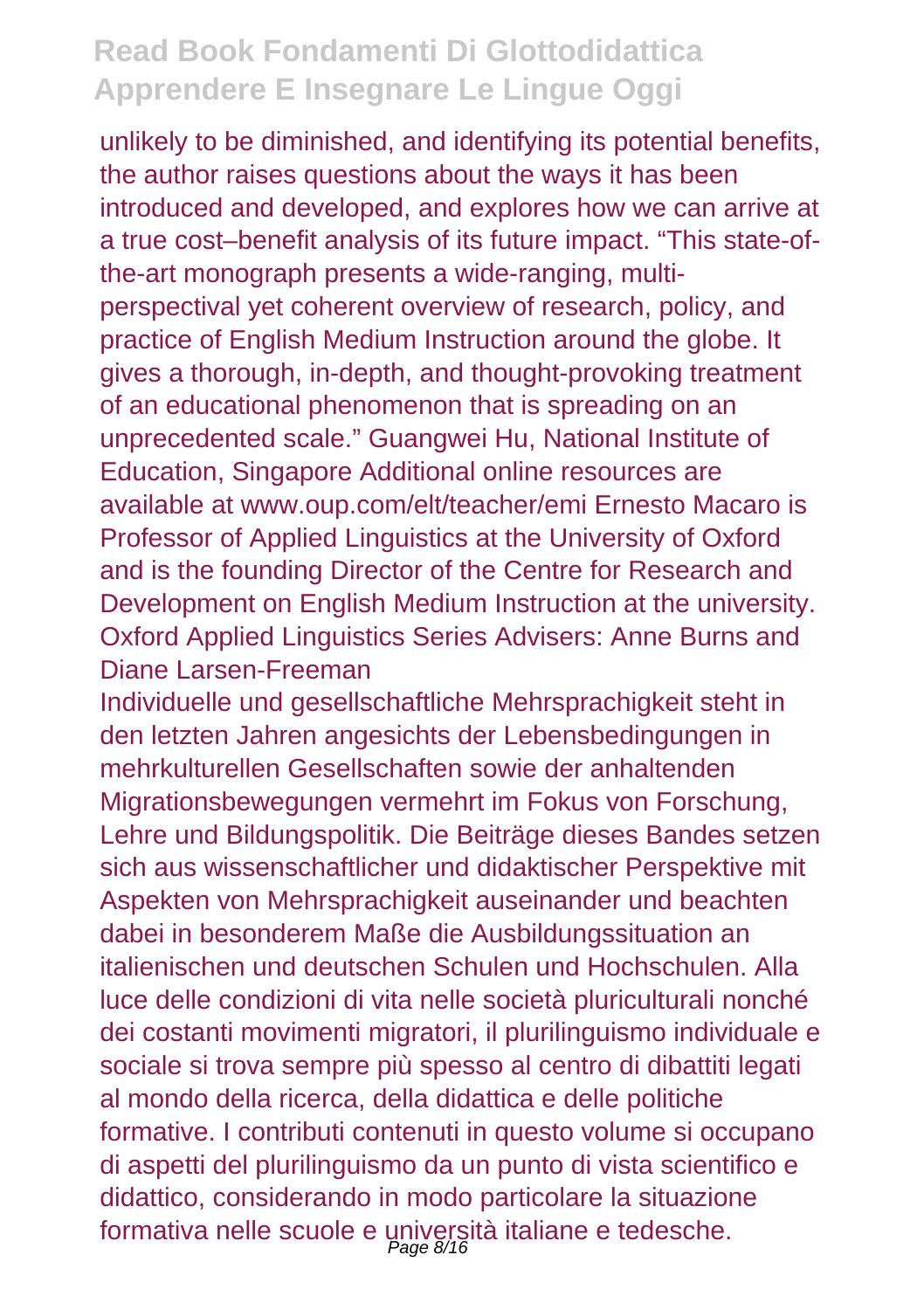The European Portfolio for Student Teachers of Languages (EPOSTL) is a document intended for students undergoing their initial teacher education which encourages them to reflect on the didactic knowledge and skills necessary to teach languages, helps them to assess their own didactic competences and enables them to monitor their progress and to record their experiences of teaching during the course of their teacher education. It was developed for the European Centre for Modern Languages of the Council of Europe by a team of teacher educators from Armenia, Austria, Norway, Poland and UK, assisted by student teachers and teacher educators from all 33 member states of the ECML. Building on insights from the Common European Framework of Reference and the European Language Portfolio as well as the European Commission-financed project European Profile for Language Teacher Education - A Frame of Reference (Profile), it seeks to help prepare students for their future profession in a variety of teaching contexts. Further, the EPOSTL can facilitate discussion of aims and curricula between teacher educators working within different national or European contexts.

This book presents a practical and easy-to-follow guide to develop and deliver an online language course successfully. It provides language teachers across the globe with useful insights and strategies to effectively teach language online. It offers suggestions on designing, developing, delivering, and improving online courses, and provides ideas on engaging and motivating students by making learning relevant to them. The book focuses on the importance of collaborative and cooperative learning and empathy in improving students' learning experience online. While taking the reader through the essential steps of course development and delivery, the text also shares the personal experiences that have helped the author develop some of her most successful teaching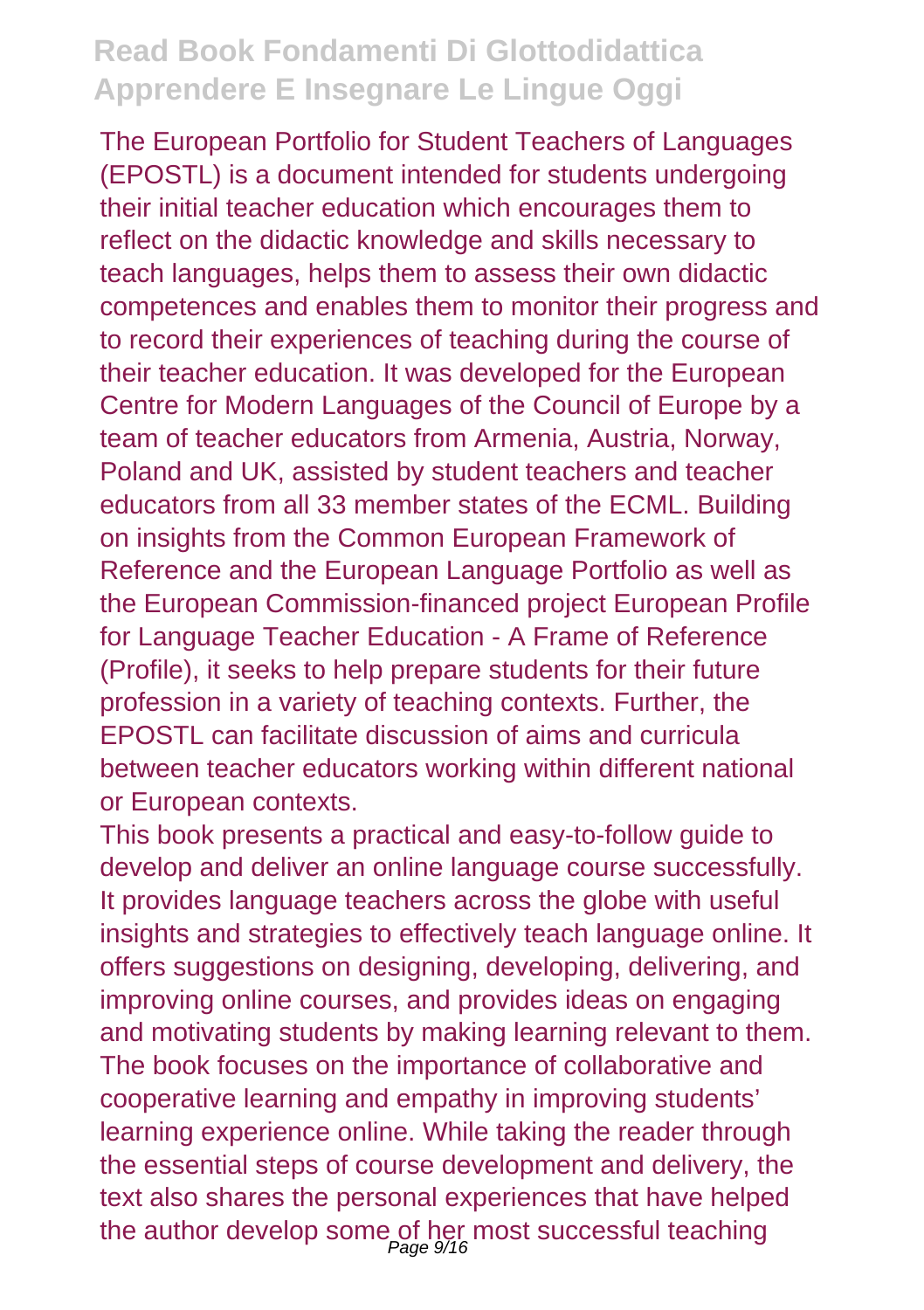techniques for online courses.

Explores new ways to enliven your classroom by opening 'the mind's eye, ear and heart'.

The concept of university language centres has changed in recent decades. Initially conceived as laboratories for practical and autonomous language-learning, they are now considered as places with more specific and complex functions in language teaching and learning. University language centres now constitute networks for exchanging knowledge and know-how in order to respond to ever-changing, multilingual and multicultural contexts. At the same time, the availability and acquisition of new technologies is contributing to the creation of new tools for the provision of appropriate services and training. This collection covers a wide range of topics related to the activities, experiences and applied research carried out in Italian university language centres. It provides further evidence of the important role university language centres play in promoting language expertise, developing tools and adopting digital resources, and providing support and training for language teaching. Technology, creativity, methodologies and plurilingualism are key topics in the book as they constitute the essential ingredients for effective and successful language teaching and learning. The volume's thirty-three chapters provide multiperspective approaches, showing how the real contexts of current language education need the integration of theoretical backgrounds with the best practices resulting from practical experience.

Nuova Secondaria è il mensile più antico d'Italia,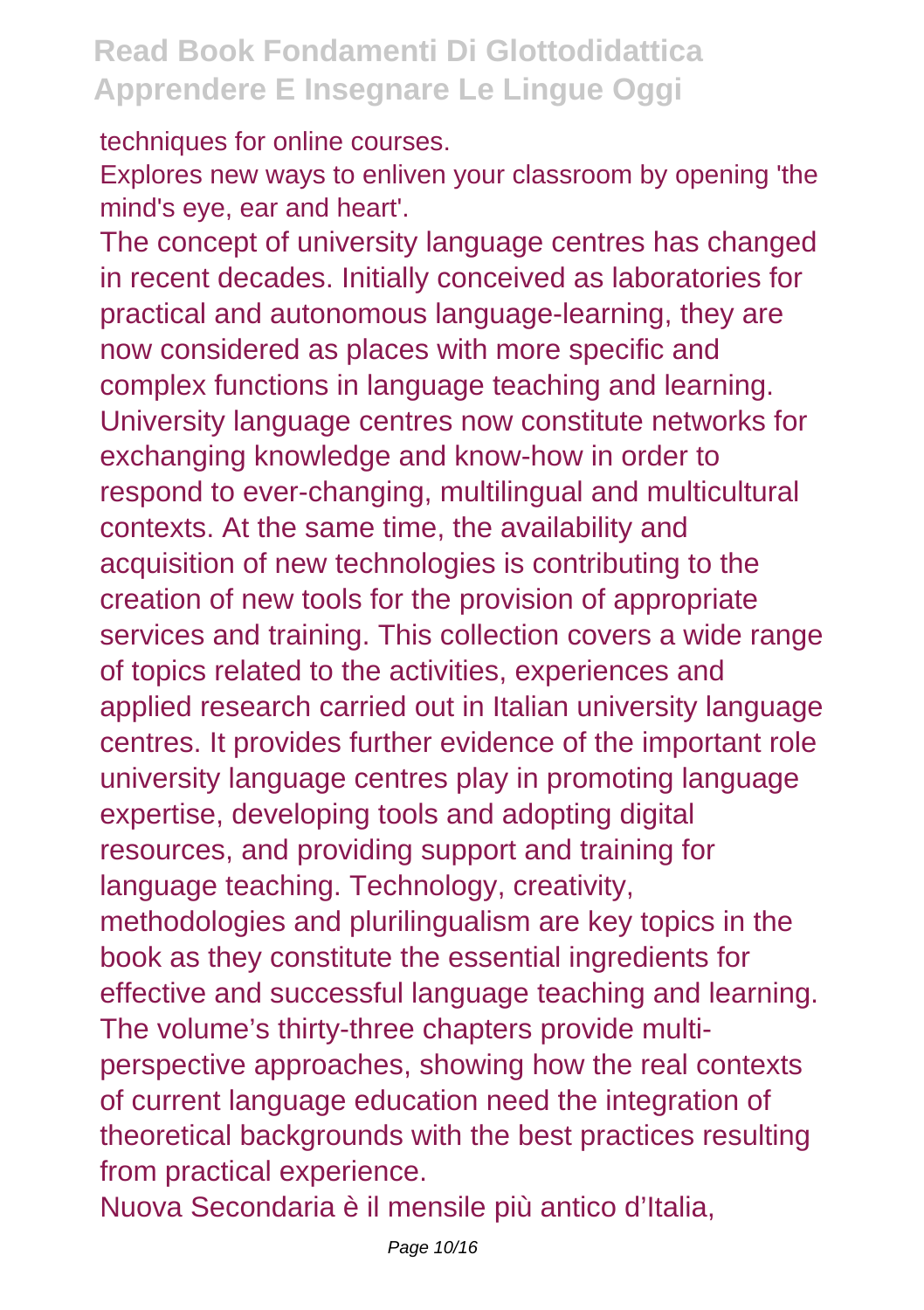dedicato alla formazione culturale e professionale dei docenti e dei dirigenti della scuola secondaria di secondo grado. Gli abbonati vi possono trovare percorsi didattici disciplinari, inserti che in ogni numero affrontano un tema multidisciplinare, discussioni mirate su «casi» della legislazione, presentazioni critiche delle politiche formative e della cultura professionale. IN QUESTO NUMERO... EDITORIALE: Claudio Citrini, La memoria FATTI E OPINIONI Il futuro alle spalle, Carla Xodo, Che cosa ci insegna il COVID19. La lanterna di Diogene, Fabio Minazzi, La lettura dei classici e del Vangelo, in particolare. Percorsi della conoscenza, Matteo Negro, La burocrazia e il futuro del mondo Asterischi di Kappa, Asfissia infoburocratica e miraggio dell'efficienza. Osservatorio sulle politiche della formazione, Maurizio Sacconi, Buone e cattive notizie per il sistema educativo. Un libro per volta, Giorgio Chiosso, I due popoli PROBLEMI PEDAGOGICI E DIDATTICI Mauro Ceruti, Evoluzioni senza fondamenti. Soglie di un'età nuova Franco Cambi, L'italiano insegnato a scuola… "fa acqua"? Annamaria Poggi, Perché abbiamo bisogno di un diverso Stato sociale, meno assistenzialistico e più promozionale STUDI Carla Xodo, Sessantotto pedagogico. Passioni, ragioni, illusioni. Giorgio Chiosso, Il Sessantotto in Italia. Anti autoritarismo, utopia e rottura della tradizione Andrea Porcarelli, Il rinnovamento religioso del Concilio Vaticano II a confronto con il milieu sessantottino: traiettorie pedagogiche Giuseppe Zago, Il Sessantotto nell'Università e nella Scuola pedagogica di Padova PERCORSI DIDATTICI Giacomo Scanzi, Il grande fiume: un'esperienza narrativa novecentesca.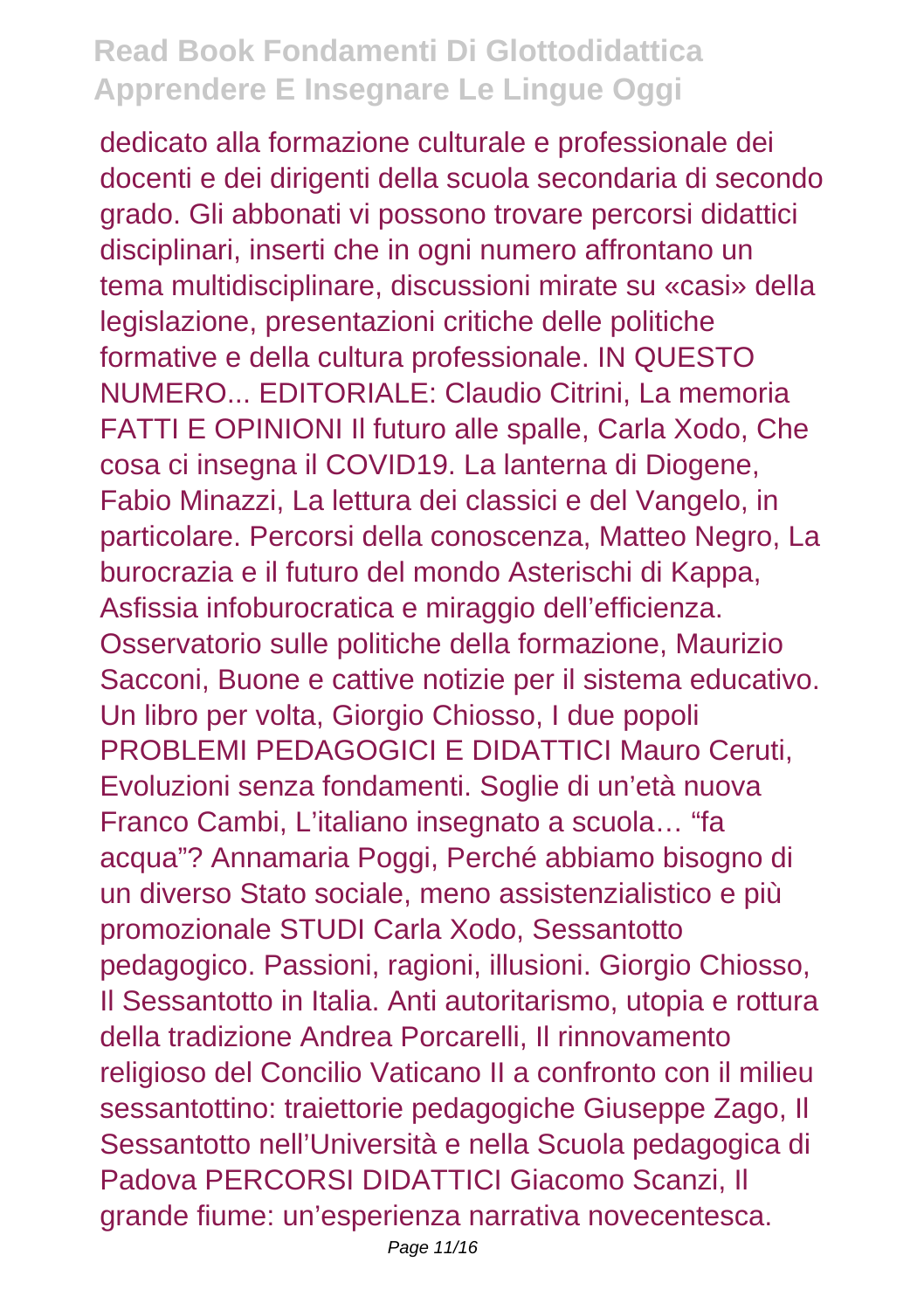Antonio Ligabue e Giovanna Daffini Angelo Angeloni, Il canto dei trionfi di Cristo, di Maria e della Chiesa (2). Paradiso, XXIII Alice Locatelli, Il dialogo tra Roma e il mondo ellenico (1): dall'età arcaica all'età imperiale Patrizia Fazzi, Studiare l'Europa contemporanea tra crisi e processi di integrazione (2) Chiara Andrà, Domenico Brunetto, Alessia Pini, Differenze di genere, tecnologie digitali e conoscenza matematica. Una fotografia degli studenti immatricolati ai corsi universitari in Ingegneria (1). Silvestro Sannino, I mondonauti della nave Victoria e la prima navigazione intorno alla Terra (15191522) (2). Saverio Mauro Tassi, Educare allo spirito di ricerca: una proposta di didattica multidisciplinare integrata (1). LINGUE Nazarena Fazzari, Soldi in regalo. Hongbao e fenzi: differenze semantiche. Nataliya Stoyanova, Laila Paracchini, La piattaforma didattica Revita per l'insegnamento del russo a livello universitario. L'Analisi Linguistica e Letteraria è una rivista internazionale di linguistica e letteratura peer reviewed. Ha una prospettiva sia sincronica che diacronica e accoglie ricerche di natura teorica e applicata. Seguendo un orientamento spiccatamente interdisciplinare, si propone di approfondire la comprensione dei processi di analisi testuale in ambito letterario come anche in ambito linguistico. La rivista è organizzata in tre sezioni: la prima contiene saggi e articoli; la seconda presenta discussioni e analisi d'opera relative alle scienze linguistiche e letterarie; la terza sezione ospita recensioni e una rassegna di brevi schede bibliografiche riguardanti la linguistica generale e le linguistiche delle singole lingue (francese, inglese, russo, tedesco). La rivista pubblica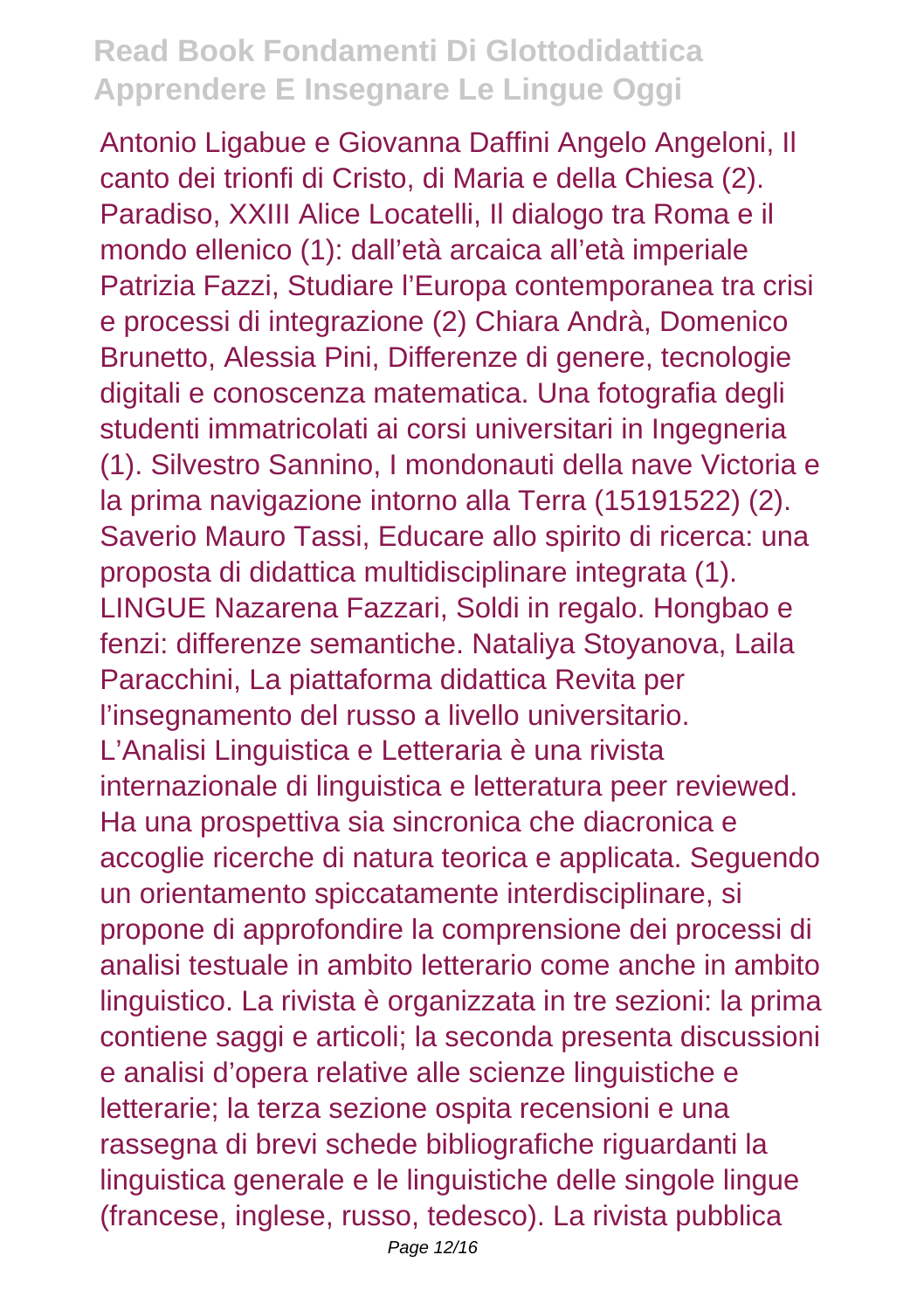regolarmente articoli in francese, inglese, italiano e tedesco, e occasionalmente anche in altre lingue: nel 2010, ad esempio, ha pubblicato un volume tematico interamente in russo.

An investigation into the possibility of impossible languages, searching for the indelible "fingerprint" of human language. Can there be such a thing as an impossible human language? A biologist could describe an impossible animal as one that goes against the physical laws of nature (entropy, for example, or gravity). Are there any such laws that constrain languages? In this book, Andrea Moro—a distinguished linguist and neuroscientist—investigates the possibility of impossible languages, searching, as he does so, for the indelible "fingerprint" of human language. Moro shows how the very notion of impossible languages has helped shape research on the ultimate aim of linguistics: to define the class of possible human languages. He takes us beyond the boundaries of Babel, to the set of properties that, despite appearances, all languages share, and explores the sources of that order, drawing on scientific experiments he himself helped design. Moro compares syntax to the reverse side of a tapestry revealing a hidden and apparently intricate structure. He describes the brain as a sieve, considers the reality of (linguistic) trees, and listens for the sound of thought by recording electrical activity in the brain. Words and sentences, he tells us, are like symphonies and constellations: they have no content of their own; they exist because we listen to them and look at them. We are part of the data. Il volume Didattica dell'arabo e certificazione linguistica: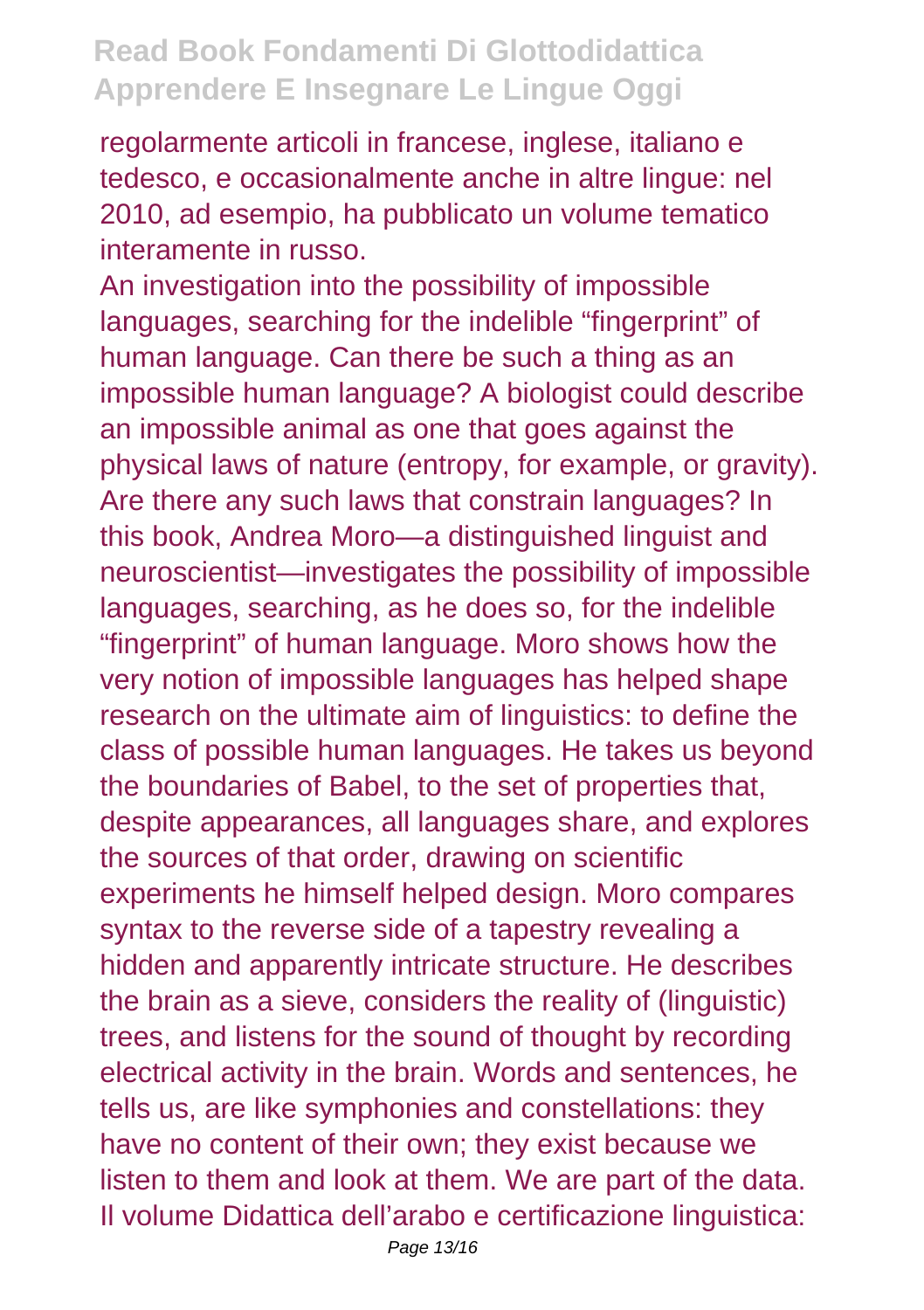riflessioni e iniziative nasce dal convegno tenutosi a Roma Tre il 10 gennaio del 2018 in collaborazione con l'Università per Stranieri di Siena. Esso affronta le principali problematiche legate all'inserimento della lingua araba nel Quadro Comune di Riferimento delle lingue europee (QCER). A differenza delle lingue europee, la didattica dell'arabo appare un ambito ancora poco esplorato e gli orientamenti nell'insegnamento della lingua sono spesso il risultato del lavoro del singolo docente. L'importanza di inserire l'arabo accanto alle lingue europee nasce da fattori di ordine economico, politico e sociale legati ai mutamenti che la società europea sta affrontando, ormai da diversi anni, in conseguenza del fenomeno immigratorio. Grazie al contributo di docenti di arabo di università e istituti di lingua impegnati in Italia nell'ambito della glottodidattica e della certificazione linguistica, il volume propone approfondite riflessioni sulla prassi didattica della lingua araba alla luce della sua natura diglossica e soluzioni percorribili e condivise nell'ambito della certificazione linguistica dell'arabo.

British culture today is the product of a shifting combination of tradition and experimentation, national identity and regional and ethnic diversity. These distinctive tensions are expressed in a range of cultural arenas, such as art, sport, journalism, fashion, education, and race. This Companion addresses these and other major aspects of British culture, and offers a sophisticated understanding of what it means to study and think about the diverse cultural landscapes of contemporary Britain. Each contributor looks at the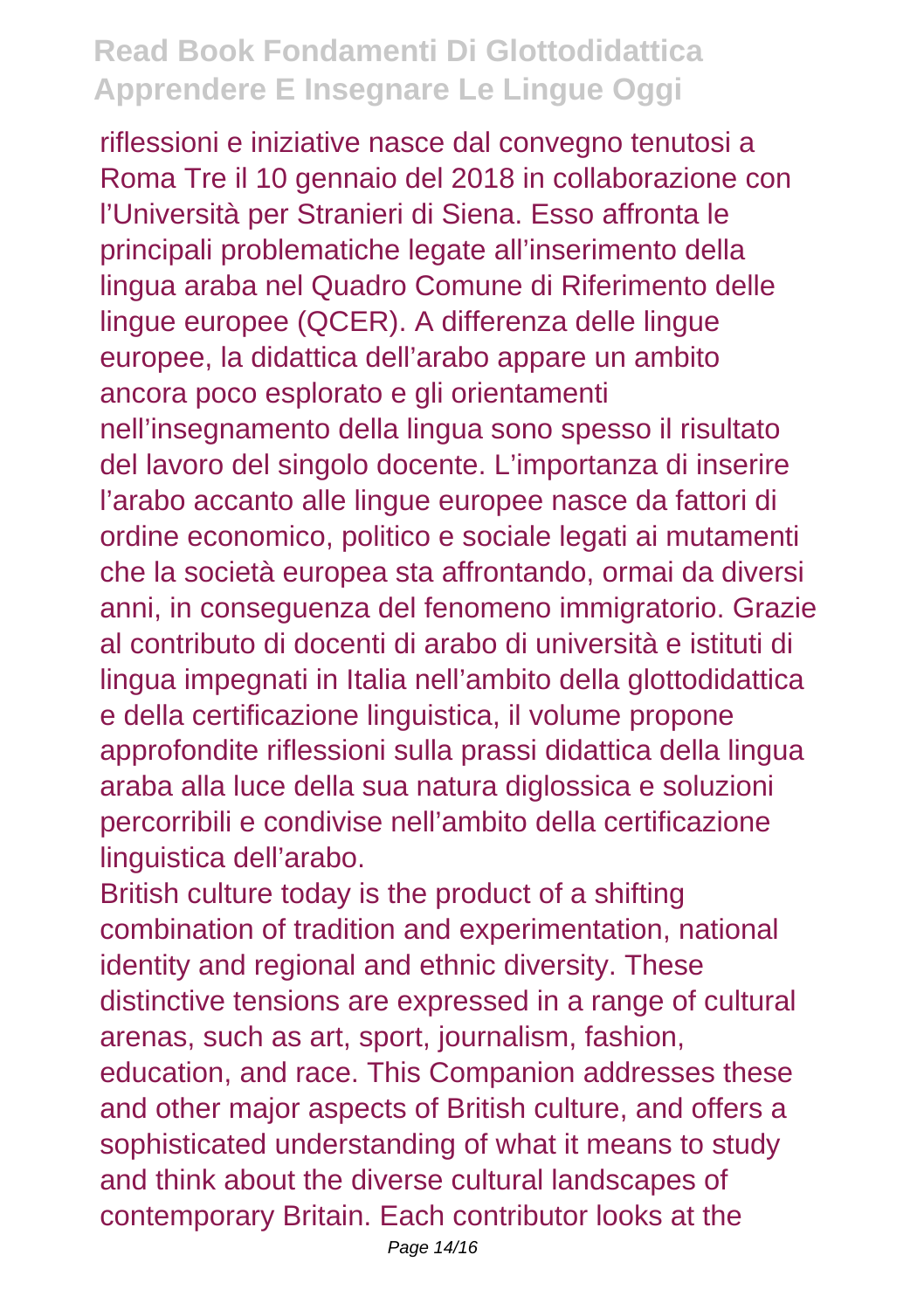language through which culture is formed and expressed, the political and institutional trends that shape culture, and at the role of culture in daily life. This interesting and informative account of modern British culture embraces controversy and debate, and never loses sight of the fact that Britain and Britishness must always be understood in relation to the increasingly international context of globalisation.

Considers the philosophical debates surrounding special educational needs and inclusion. >

Im Zuge der Kompetenzorientierung ist die Relevanz der sprachlichen Mittel – Aussprache, Wortschatz, Morphosyntax – als Voraussetzungen für fremdsprachliche kommunikative Kompetenz vor allem in der deutschen

Fremdsprachendidaktik mitunter aus dem Blick geraten. Es scheint daher an der Zeit, ein neuerliches Augenmerk auf die Funktion und Bedeutung der sprachlichen Mittel für eine effiziente Ausbildung der interkulturellen kommunikativen Handlungsfähigkeit zu richten. Diese Aspekte hat die hier in Auswahl publizierte Sektion des XXXIV. Deutschen Romanistentags in Mannheim untersucht.

Beginning amid the decadent glamour of China in the 1930s and ending in the 1980s in Hong Kong, this brilliant novel, which formed the basis for the award-winning movie, is the passionate story of an opera student who falls in love with his best friend, and the beautiful woman who comes between them.

Questo lavoro trae spunto dai moduli n° 9 e n° 10 del corso progredito (delle 130 ore) nell'ambito del Progetto Ministeriale "Italiano L2: lingua di contatto, lingua di culture", in corso di sperimentazione e quindi di stampa a cura del MIUR, in convenzione con ventuno Università del nostro Paese. L'Università Cattolica di Milano ha avuto mandato di